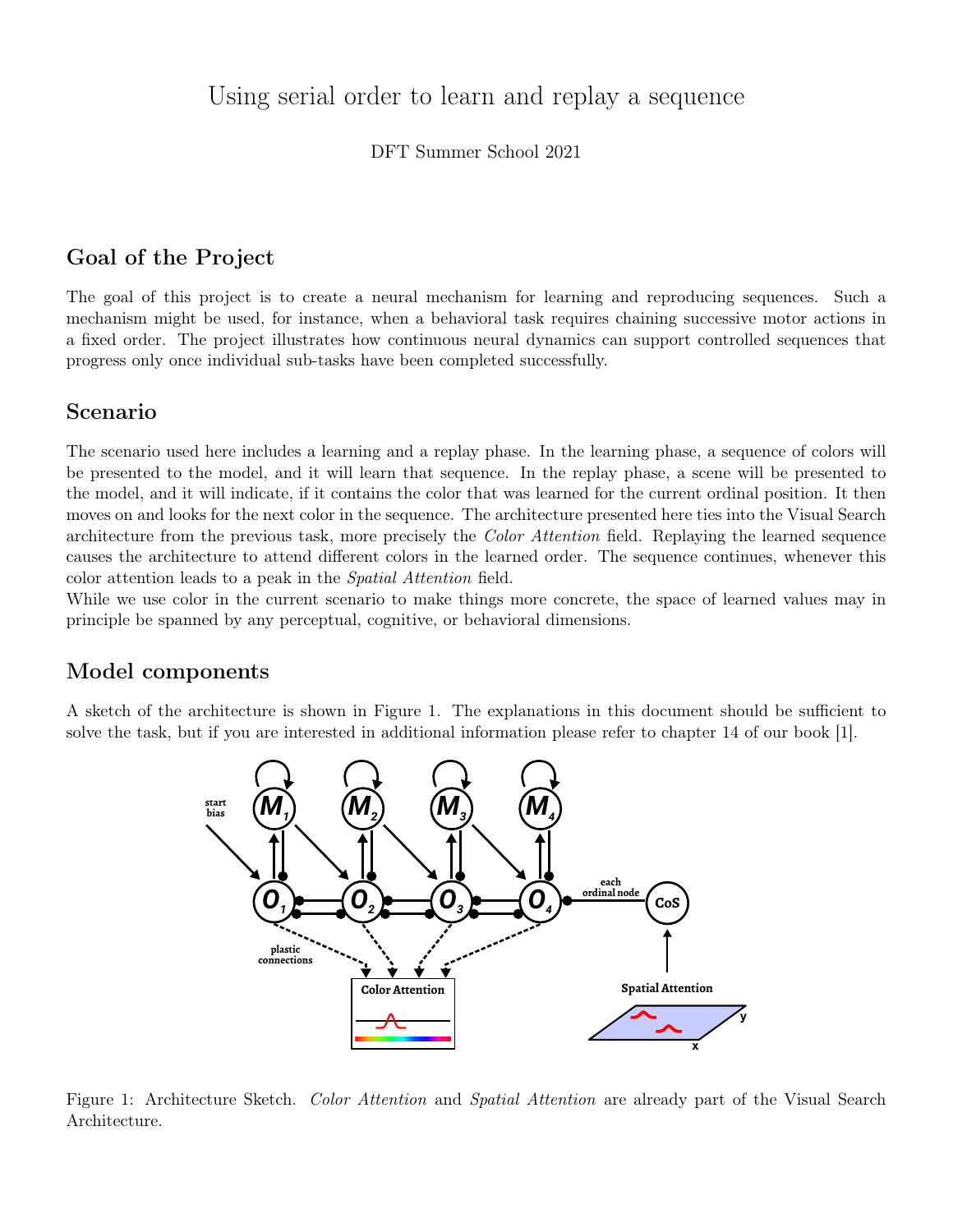- A peak in the one-dimensional Color Attention field causes the architecture to attend objects sharing the represented color. During learning use the Color Nodes from the Visual Search architecture to evoke color peaks at different locations. In the replay phase, peaks in the color field will be induced through the plastic synaptic connections.
- The ordinal nodes  $(O_1, ..., O_4)$  stand for different positions within the learned sequence. During learning or reenacting, these will become active one after the other. Only one can be active at any point in time, which is ensured by inhibitory connections between all of them (not all of which are shown in the figure).
- The memory nodes  $(M_1, ..., M_4)$  keep track of which of the ordinal nodes have already been active while learning or reenacting a given sequence. At the start of the sequence, all memory nodes are inactive. Only when the corresponding ordinal node becomes active will a memory node be activated through an excitatory connection. The memory nodes are in a self-sustained regime, so that the activated node will stay active for the rest of the sequence. An active memory node does two things. First, it inhibits its ordinal node, but not strongly enough to deactivate it right away. Second, it excites the next ordinal node, but not strongly enough to activate it right away (since that ordinal node is suppressed by inhibition from the currently active one).
- The plastic connections are the synaptic patterns from ordinal nodes to the color field that are learned in the learning phase. *Implementation hint*: In CEDAR, use HebbianConnection steps to make these connections. This step needs three inputs: from the source neurons (node), from the target neurons (color field), and one "reward" input (yes, this name is not well-chosen). For learning to take place, it is required that source and target neurons are active and the "reward" input must be larger than 0.5. Thus, by connecting one Boost step to all "reward" inputs, you can switch between learning mode and replay mode conveniently.
- The CoS node has inhibitory connections to all ordinal nodes. When the CoS node is active, all ordinal nodes are suppressed below threshold. In the replay phase it is activated through any peak in the *Spatial* Attention field. To simplify the current model, also add a Boost step (Learning Boost) with which you can activate that node manually during learning.

# Learning and Replaying

Once you have implemented the architecture according to the description and Figure 1, you should be able to learn and then replay a sequence.

#### Learn a Sequence

- 1. Enable learning mode by activating the Learning Boost to the Hebbian steps' "reward" inputs.
- 2. During Learning a peak in the Color Attention field should have no effect on the Visual Search architecture. We should temporally disable the *Color/Space Attention* field during learning. Do so by connecting the output of the Learning Boost with sufficient inhibitory strength to the Color/Space Attention field (Use a StaticGain in between).
- 3. Also supply an external Boost input to the first ordinal node, activating it and thus also the corresponding memory node.
- 4. At the same time, activate one of the Color nodes to induce a peak.
- 5. Check that learning has taken place by plotting the Hebbian step.
- 6. Deactivate the Color node.